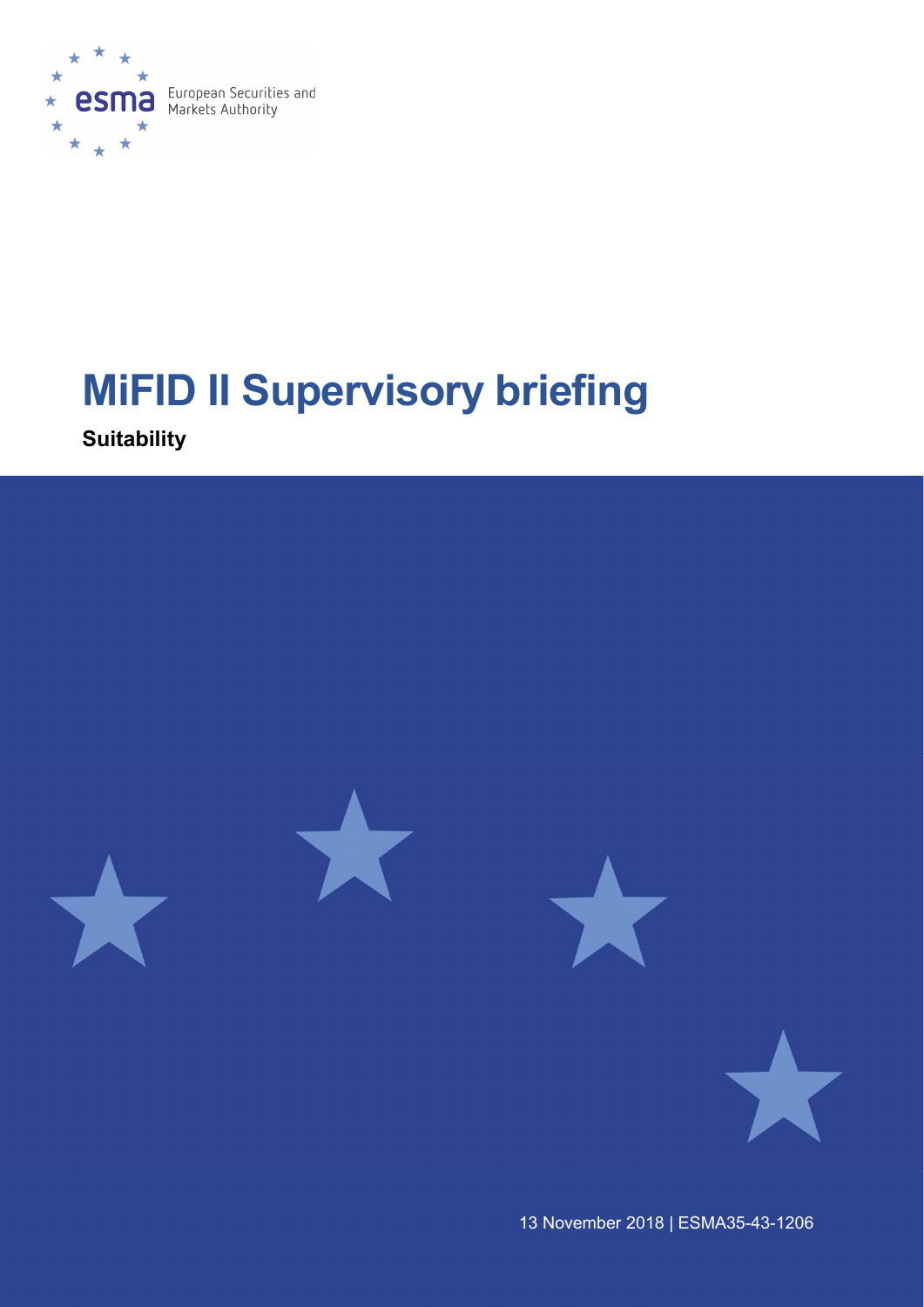

ESMA REGULAR USE

13 November 2018 ESMA35-43-1206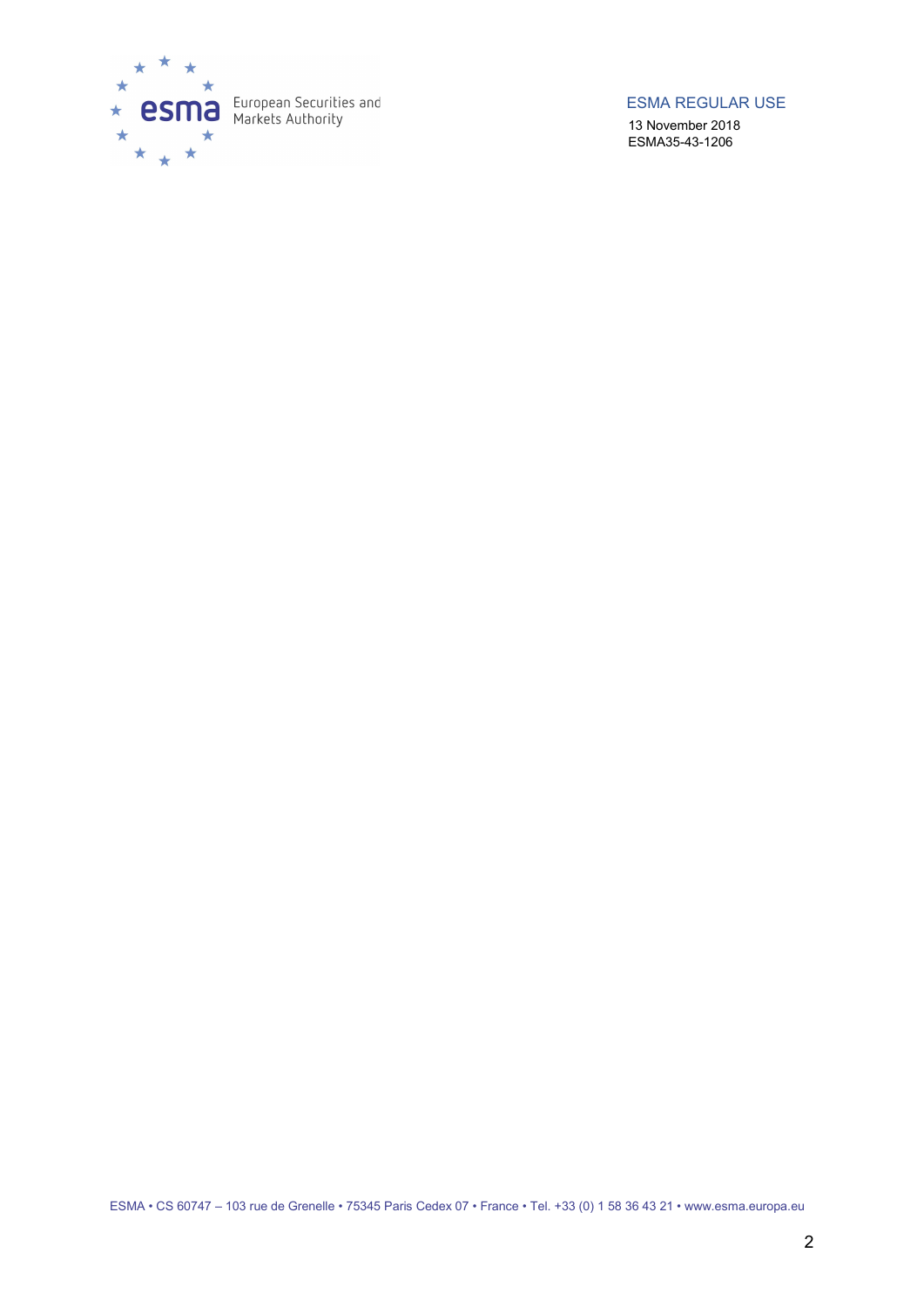

# **Table of Contents**

| 1              |     |                                                                     |  |
|----------------|-----|---------------------------------------------------------------------|--|
|                | 1.1 |                                                                     |  |
|                | 1.2 |                                                                     |  |
|                | 1.3 |                                                                     |  |
|                | 1.4 |                                                                     |  |
| $\overline{2}$ |     |                                                                     |  |
|                | 2.1 |                                                                     |  |
|                | 2.2 |                                                                     |  |
|                | 2.3 |                                                                     |  |
|                | 2.4 |                                                                     |  |
|                | 2.5 | Arrangements necessary to ensure the suitability of an investment14 |  |
|                | 2.6 |                                                                     |  |
|                | 2.7 |                                                                     |  |
|                | 2.8 |                                                                     |  |
|                |     |                                                                     |  |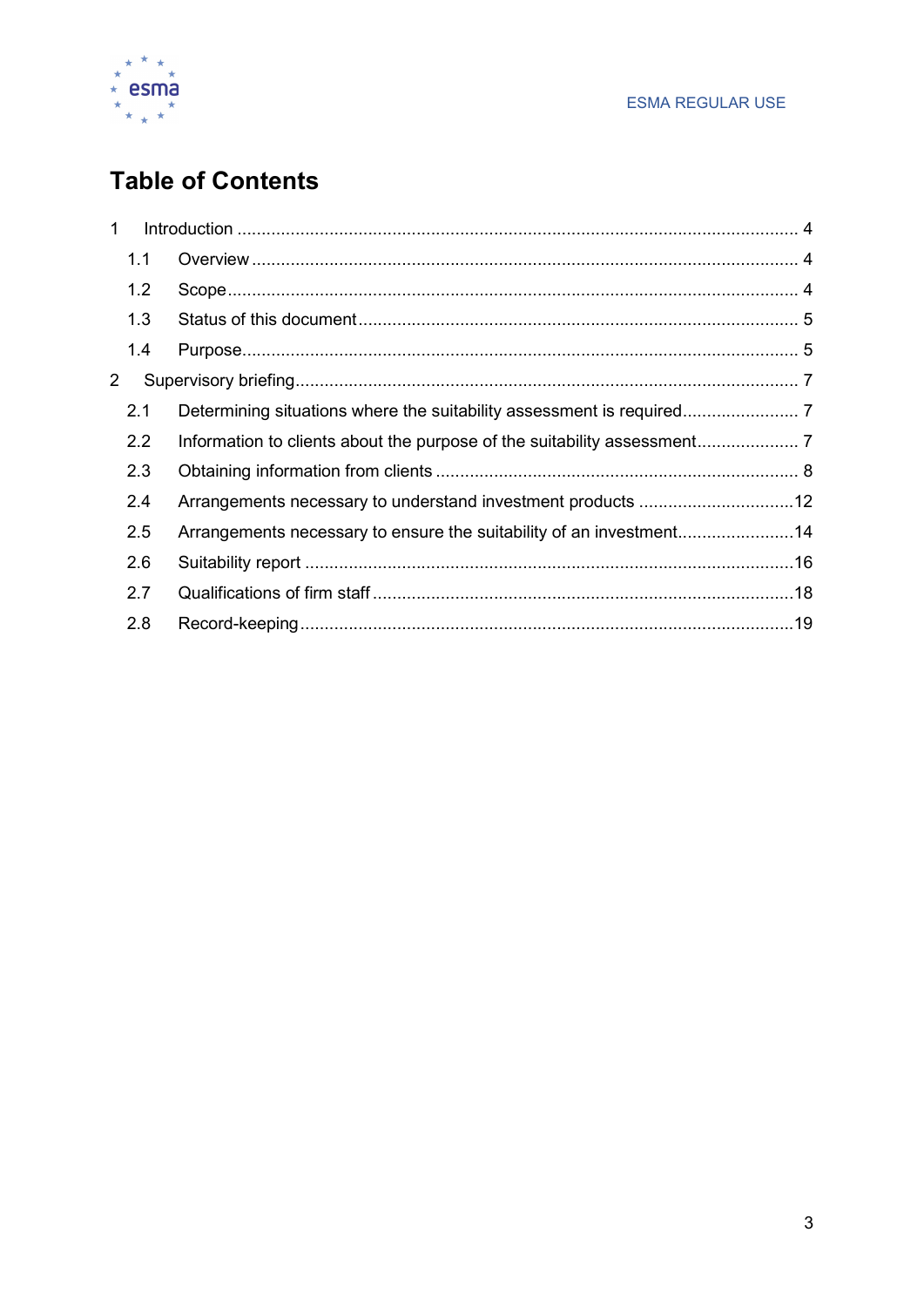

# 1 Introduction

## 1.1 Overview

- 1. ESMA is required to play an active role in building a common supervisory culture by promoting common supervisory approaches and practices.
- 2. On 18 December 2012, ESMA published a supervisory briefing in relation to suitability to provide guidance to NCAs in relation to the MIFID I suitability rules. This updated version of ESMA's supervisory briefing on suitability takes into account the new version of ESMA's guidelines on suitability published on 28 May 2018. ESMA's 2012 supervisory briefing in relation to suitability will consequently be retired as of the date of entry into application of the new ESMA guidelines on suitability.
- 3. This supervisory briefing has been designed for supervisors as an accessible introduction to Directive 2014/65/EU<sup>1</sup> (MiFID II) suitability rules, and as a useful starting point when deciding on areas of supervisory focus. It summarises the key elements of the rules and explains the associated objectives and outcomes. It also includes indicative questions that supervisors could ask themselves, or a firm, when assessing firms' approaches to the application of the MiFID II rules.
- 4. The content of this briefing is not exhaustive, does not constitute new policy, and does not promote any particular way of supervising the rules. It has been designed to be used in the way that best fits with supervisors' methodologies (whether distributing the briefings internally, or passing them to external bodies, such as auditors, for example).

## 1.2 Scope

 $\overline{a}$ 

- 5. This supervisory briefing is aimed at competent authorities (as defined in MiFID II). It is also meant to give market participants indications of compliant implementation of the MiFID II suitability provisions.
- 6. It applies in relation to the application of the following MiFID II provisions:
	- $\bullet$  Articles 25(2) and (6) of MiFID II.
	- Articles 54 and 55 of the MiFID II Delegated Regulation<sup>2</sup>.

<sup>1</sup> Directive 2014/65/EU of the European Parliament and of the Council of 15 May 2014 on markets in financial instruments and amending Directive 2002/92/EC and Directive 2011/61/EU (OJ L 173, 12.06.2014, p. 349).

<sup>2</sup> Commission Delegated Regulation (EU) 2017/565 of 25 April 2016 supplementing Directive 2014/65/EU of the European Parliament and of the Council as regards organisational requirements and operating conditions for investment firms and defined terms for the purposes of that Directive.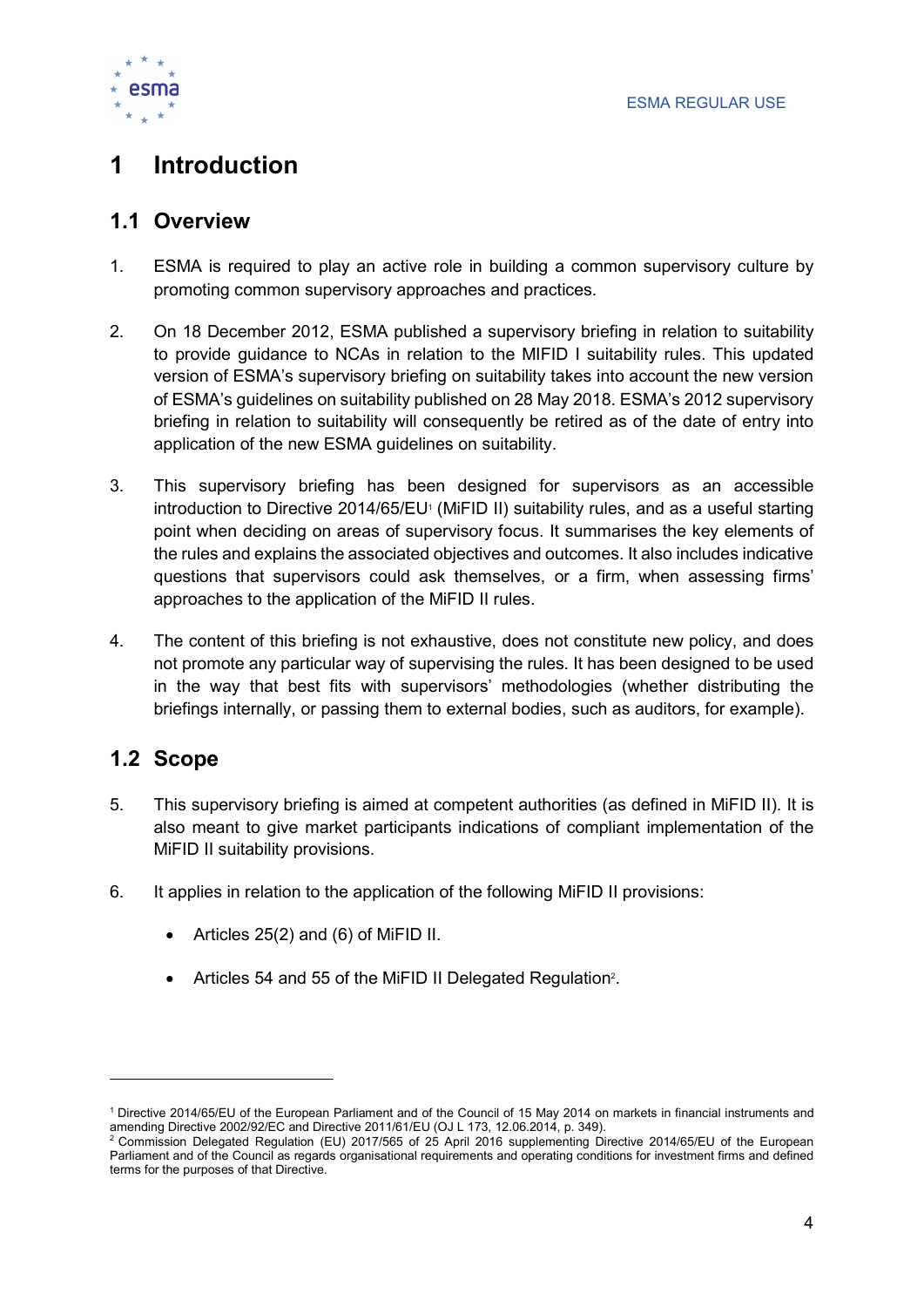

## 1.3 Status of this document

7. The supervisory briefing is issued under Article 29(2) of the ESMA Regulation which enables ESMA to develop new practical instruments and convergence tools such as supervisory briefings. The purpose of these tools is to promote common supervisory approaches and practices. The content of this supervisory briefing is not subject to any 'comply or explain' mechanism for NCAs and is non-binding. $3$ 

## 1.4 Purpose

- 8. MiFID II and the MiFID II Delegated Regulation place various requirements on firms when they provide investment advice or discretionary portfolio management services that do not apply when providing other investment services. Notably, these include requirements to ensure that (when providing advice) any personal recommendations made or (when providing discretionary portfolio management services) any discretionary investment decisions taken on behalf of clients are suitable for each client.
- 9. The MiFID II suitability rules give firms a certain degree of flexibility in complying with the duty to obtain the necessary information about the client's circumstances on the one hand, and using this information in making recommendations or taking investment decisions on the other hand. In most circumstances, supervisors will have to assess the adequacy of a firm's arrangements on a case-by-case basis, having regard to the proportionality principle and a firm's operational framework.
- 10. This supervisory briefing is designed to help supervisors make these judgements, and is structured around the following elements:
	- determining situations where the suitability assessment is required;
	- information to clients about the purpose of the suitability assessment;
	- obtaining information from clients;
	- arrangements necessary to understand investment products;
	- arrangements necessary to understand the suitability of an investment;
	- suitability report;
	- qualifications of firm staff; and
	- record keeping.

 $\overline{a}$ 

 $3$  Regulation (EU) No 1095/2010 of the European Parliament and of the Council of 24 November 2010 establishing a European Supervisory Authority (European Securities and Markets Authority), amending Decision No 716/2009/EC and repealing Commission Decision 2009/77/EC.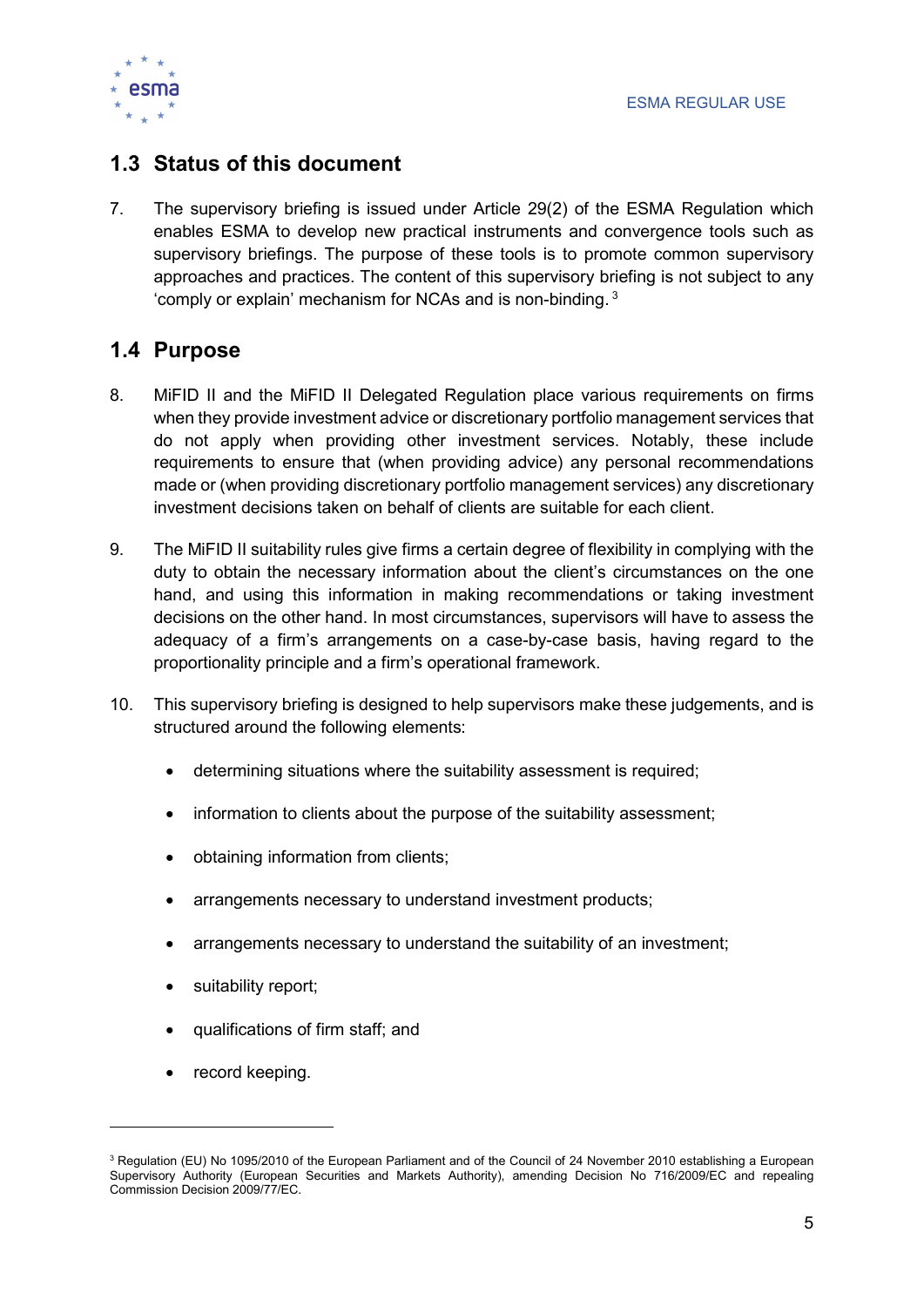

- 11. Each element refers to the relevant legislation and other guidance available as well as provides examples of the sort of questions that supervisors could ask to test whether the outcomes of the suitability rules are being met by firms.
- 12. In this supervisory briefing "robo-advice" means the provision of investment advice or portfolio management services (in whole or in part) through an automated or semiautomated system used as a client-facing tool. However, for the avoidance of doubt, the use of electronic automated or semi-automated systems as professional-facing tools are also within the scope of this supervisory briefing.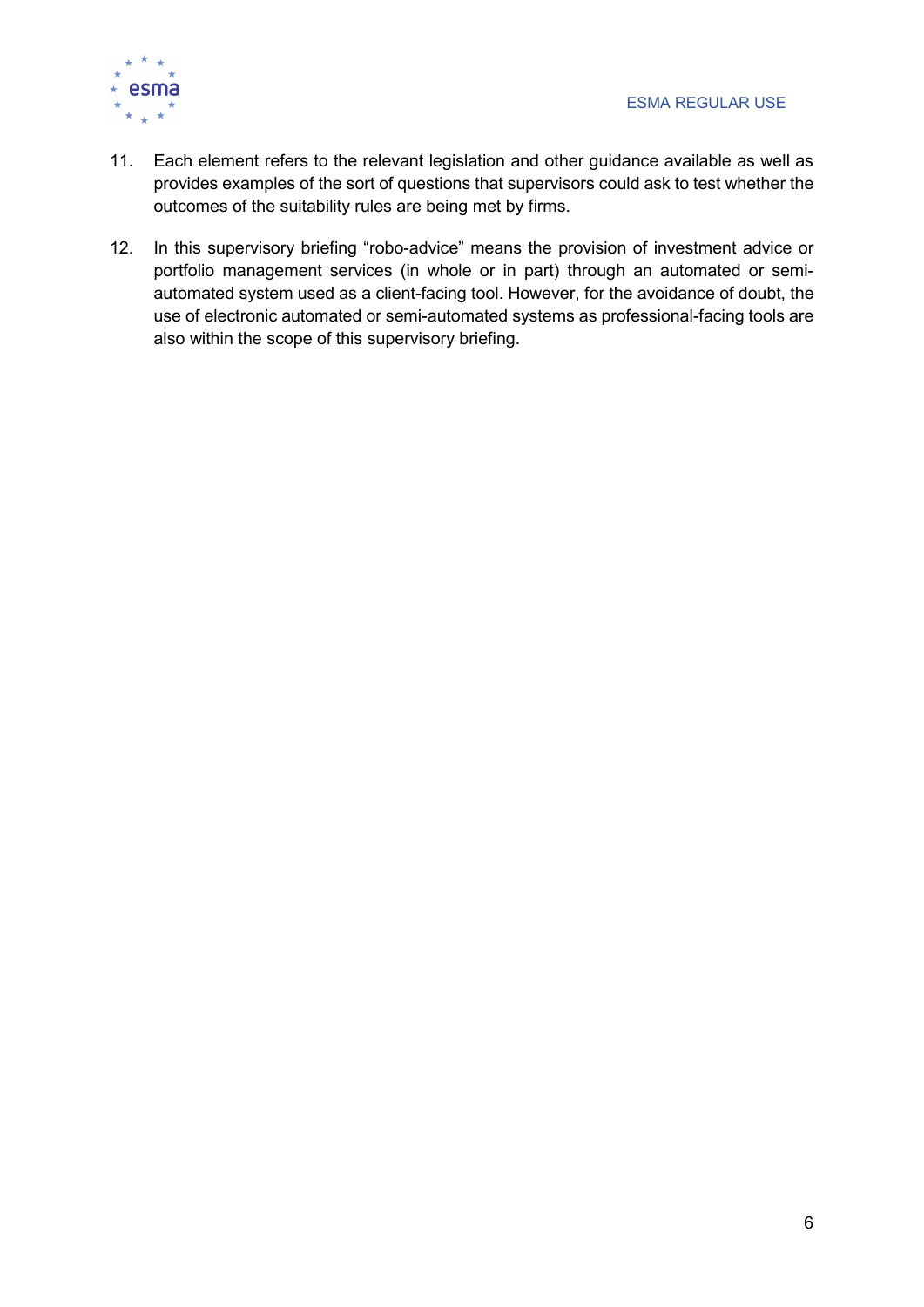

# 2 Supervisory briefing

## 2.1 Determining situations where the suitability assessment is required

- 13. In accordance with Article 25(2) of MiFID II, when providing investment advice or discretionary portfolio management services, firms must ensure that the specific transaction to be recommended, or entered into in the course of providing a discretionary portfolio management service, is suitable for the client in question.
- 14. Relevant legislation: Article 25(2) of MiFID II.
- 15. Questions
	- o How do the firm's arrangements and procedures guide, track and record the interaction between staff and clients, having regard to the distinction between 'advised' and 'non-advised' services?
		- What safeguards are in place to avoid any personal recommendation being made in situations where a suitability assessment is not envisaged?
	- $\circ$  What arrangements and procedures has the firm set up to ensure that the suitability assessment covers all recommendations (whether it is, for example, a recommendation to buy, hold or sell an instrument, or not to do so) and is not limited to recommendations to buy financial instruments?
	- o Where a suitability assessment is not envisaged, what kind of internal systems and controls are in place in order to ensure that the services given do not amount to advice?
	- o What kind of safeguards are in place in order to ensure that the use of an electronic system does not hinder the firm's capacity to detect where a suitability assessment should be carried out?

## 2.2 Information to clients about the purpose of the suitability assessment

- 16. In accordance with Article 54(1) of the MiFID II Delegated Regulation, investment firms shall not create any ambiguity or confusion about their responsibilities in the process when assessing the suitability of investment services or financial instruments and shall inform their clients or potential clients, clearly and simply, that the reason for assessing suitability is to enable the firm to act in the client's best interest.
- 17. Relevant legislation: Article 24(1), 24(4) and 24(5) of MiFID II, Article 54(1) of the MiFID II Delegated Regulation.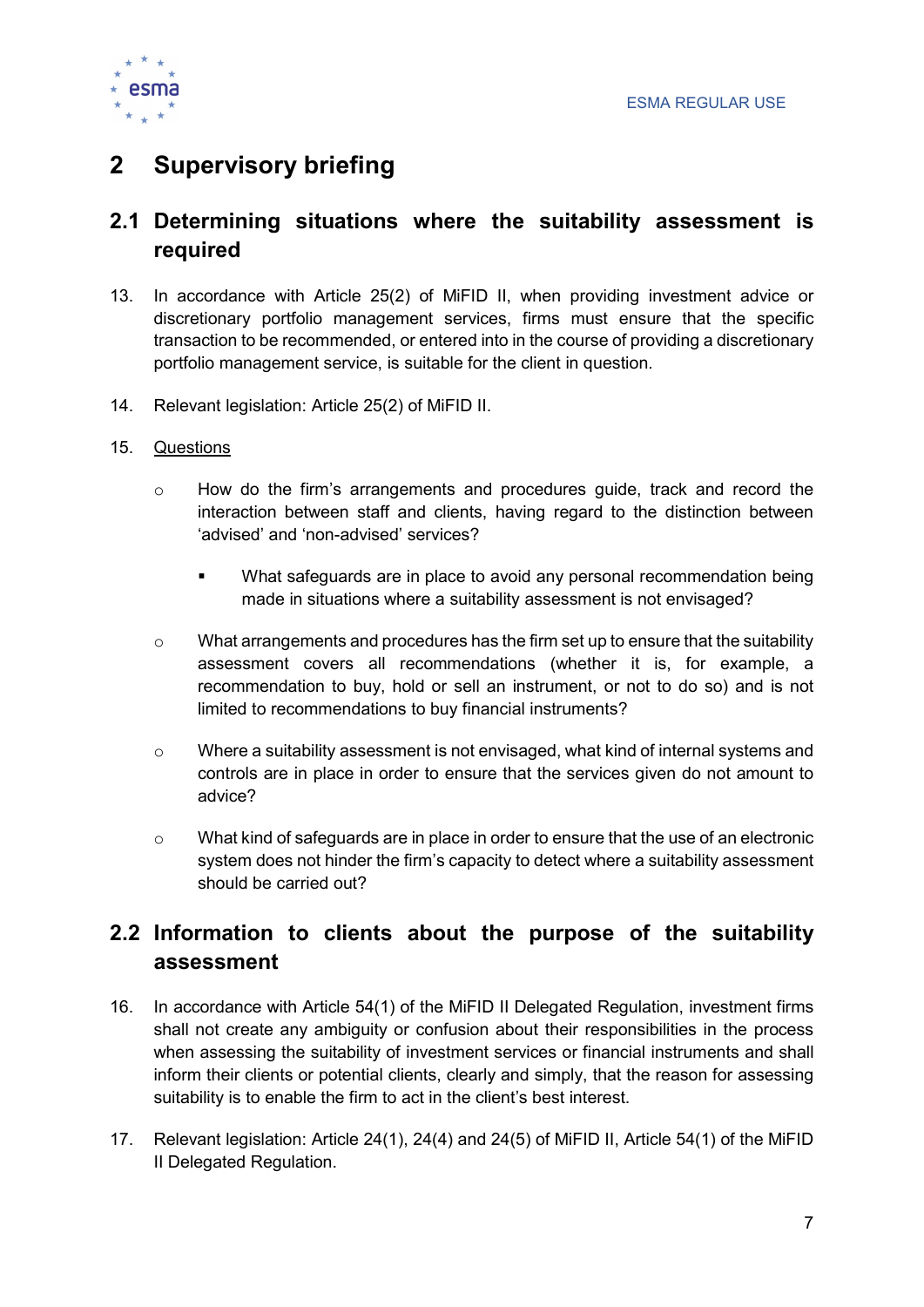

18. Relevant Guideline: General Guideline 1.

#### 19. Questions

- o Does the information given to clients on investment advice and portfolio management services include information about the suitability assessment?
- $\circ$  How does the information given to clients about the suitability assessment encourage them to provide accurate and sufficient information that will allow the firm to carry the suitability assessment adequately?
	- **Does the information given to clients about the suitability assessment explain** that, without accurate and sufficient information about the client's knowledge, experience, financial situation and investment objectives, the firm is not able to provide investment advice or portfolio management services or may recommend/invest on behalf of the client in unsuitable products?
	- For instance, is the firm giving examples on how missing or inaccurate information may affect the firm's ability to perform the suitability assessment and therefore to provide investment advice and portfolio management services?
	- **If not, how does the information given to clients about the suitability** assessment highlight and help clients to understand the importance of providing complete and accurate information to enable the firm to recommend suitable products and services to the clients?
	- o With respect to robo-advice, does the firm provide its clients with the additional information prescribed under paragraph 20 of General Guideline 1 of the suitability guidelines?
	- $\circ$  How do the firm's policies and procedures ensure that the information about the suitability assessment was provided to the client? And that it is effective?
		- **With respect to robo-advice, has the firm adapted the means by which it is** providing the required information to ensure that the information is provided to the client and that it is effective, despite the lack of human interaction? For example, is it using design features (such as pop-up boxes), interactive text or other means?

## 2.3 Obtaining information from clients

20. In accordance with Article 54 of the MiFID II Delegated Regulation, when providing investment advice or discretionary portfolio management services, firms must obtain the necessary information in order to understand the essential facts about the client so that they can assess whether the specific transaction to be recommended, or entered into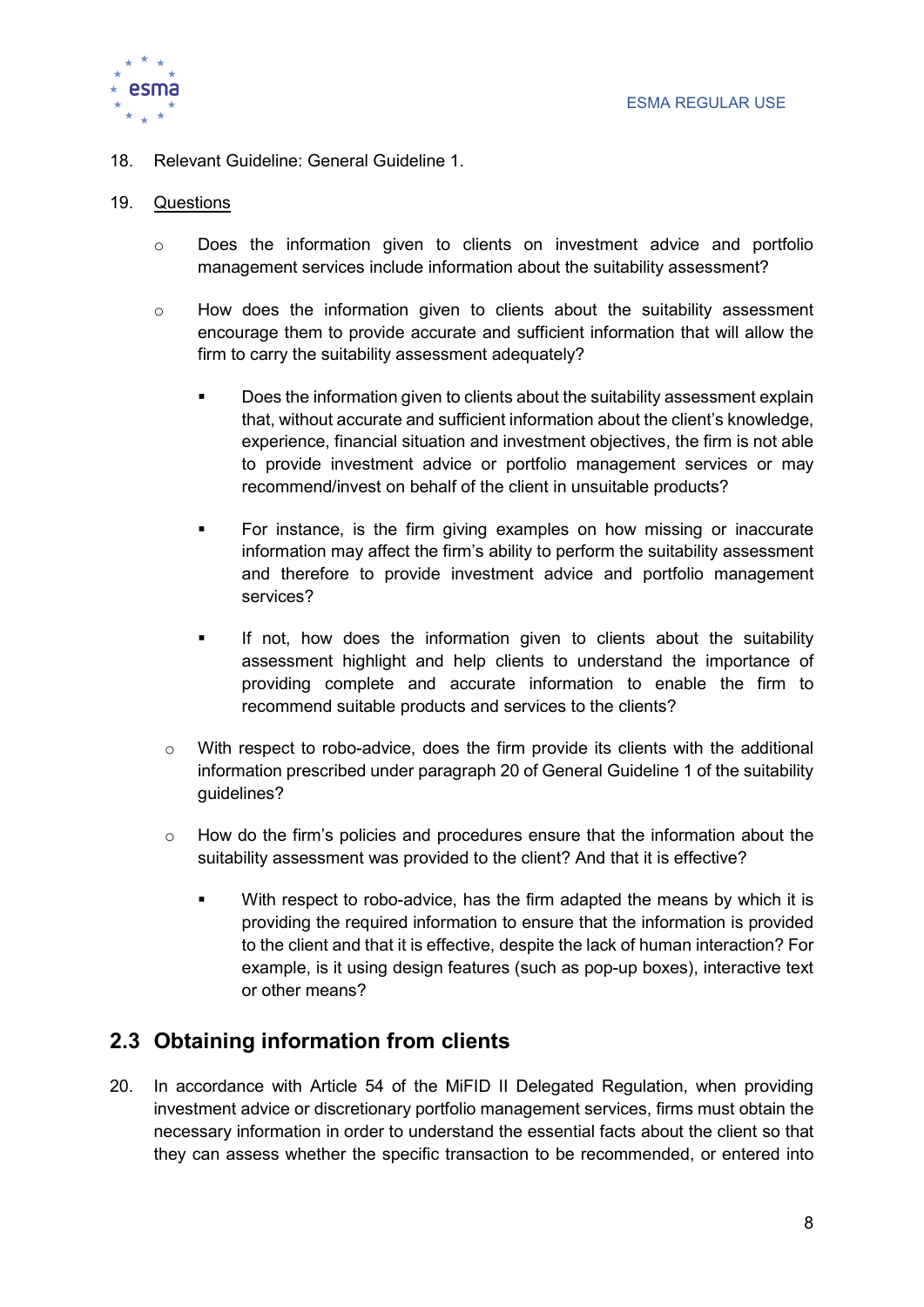

during the course of providing a discretionary portfolio management service, is suitable for the client in question.

- 21. Relevant legislation: Articles 25(1) and 25(2) of MiFID II, Articles 54(2) to 54(8) and Article 55 of the MiFID II Delegated Regulation.
- 22. Other: General Guidelines 2 to 6 and 11 as well as Q&A 7.
- 23. Questions

#### **General**

- $\circ$  What arrangements and procedures has the firm set up to ensure that relevant and necessary information about essential client facts is obtained?
- o What mechanism is used to obtain information that give due consideration to all relevant and necessary facts about the client? In particular, how are relevant facts regarding investment objectives (including holding period, risk taking preferences, risk profile and purposes of the investment), financial situation (including source and extent of regular income, assets and financial commitments) and knowledge and experience (including the ability to understand the relevant financial instrument and in particular the risk to be taken) assessed and used to determine suitability?
- o Has the firm established some general client profiles with reference to the three relevant dimensions (i.e. investment objectives, financial situation, experience and knowledge)? If so, how do the arrangements and procedures of the firm lead to the assessment of each client within the various profiles established? How do these general categories continue to satisfy the need to take into account a client's particular circumstances?
- o If the firm uses questionnaires (including in digital format) to collect client information, are they designed in a clear, exhaustive and comprehensible way (using layman's terms, where possible and appropriate) avoiding misleading, confusing, imprecise or excessively technical language?
	- Does the questionnaire make clear that a lack of answer to certain questions or to a certain number of questions may prevent the firm from providing investment advice or portfolio management services? Or that providing inaccurate, imprecise or incomplete information may cause the firm to recommend/invest on behalf of the client in unsuitable products? How?
	- **In relation to the collection of information on the client's financial situation,** does the questionnaire offer the possibility not to reply? Does the questionnaire explain why such information is needed and how the client's overall financial situation may be relevant to the service provided? How? When the firm requests information on the client's investments held with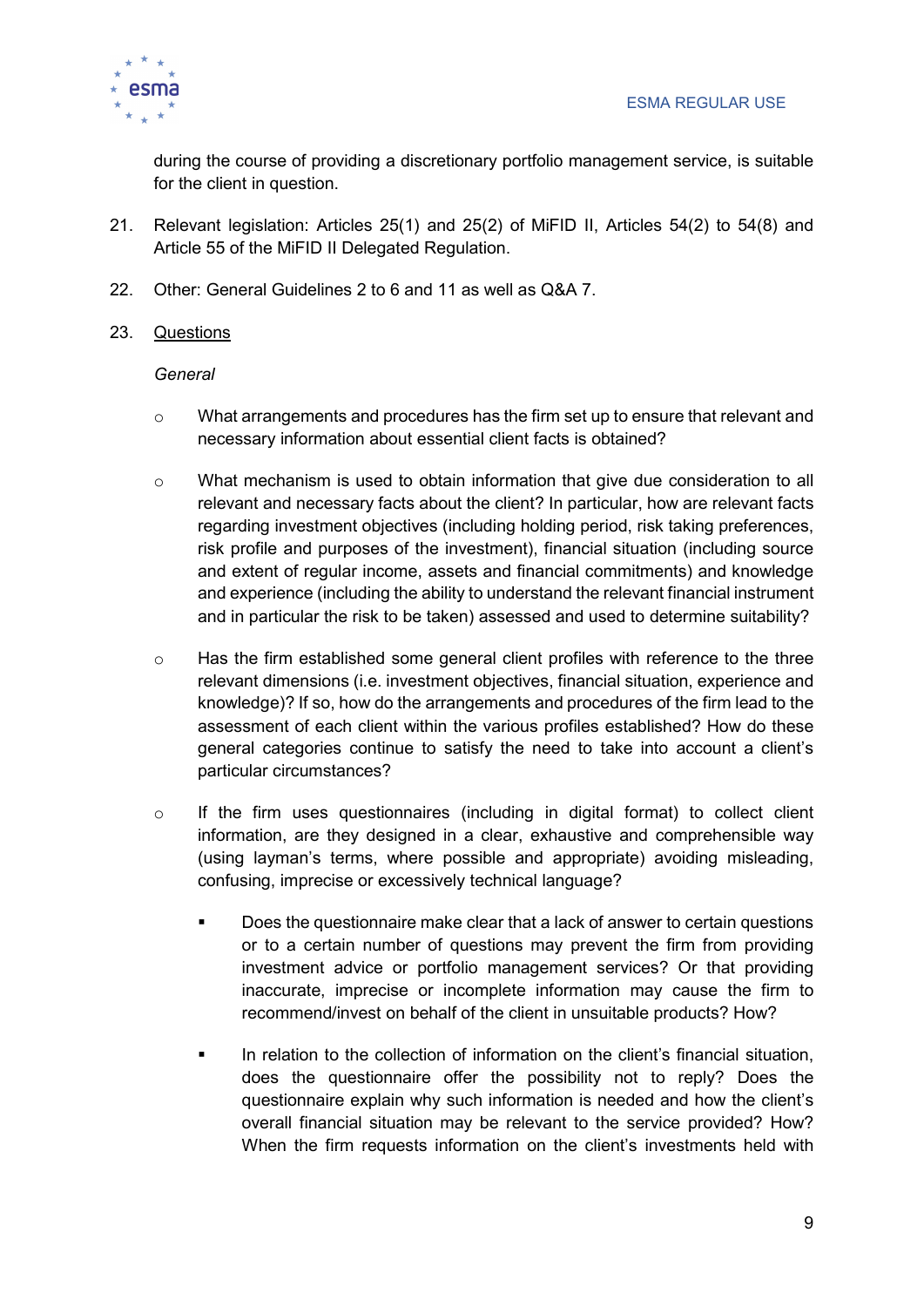

other firms, does the firm specifically explain why such information is needed to recommend a suitable product?

- $\circ$  If the firm uses questionnaires (including in digital format) to collect client information, are they designed to gather as much relevant information as possible and in an accurate manner?
	- For instance, is the questionnaire presented as a battery of questions?
	- Where a questionnaire is not completed in a face-to-face meeting, is some human interaction (such as remote interaction via email or mobile phone) available to the client when responding to the questionnaire in case the client needs clarity or is seeking further information?
- $\circ$  How does the firm appraise the client's understanding of basic financial notions such as investment risk (including concentration risk) and the relationship between risk and return on investments?
	- To this end, is the firm using indicative and comprehensible examples of riskreturn trade off and testing the client's response to such scenarios?
- o How are the client's risk-taking preferences (willingness to take risks, risk preparedness, placing horizon) taken into account by the firm when assessing the client's risk tolerance? How does the firm check for any inconsistencies between the two? For example, is the firm using graphs, specific percentages or concrete figures when asking the client how he would react when the value of his portfolio decreases and is it checking the client's answers against those relating to its risktaking preferences?

#### **Proportionality**

- o How does the firm assess the extent of the "necessary" information that should be collected?
	- Is the firm using different questions or additional questionnaires (depending on the features of the investment advice or portfolio management services to be provided, the type and characteristics of the investment products to be considered, the characteristics of the client, its investment objective, etc)? What are the main differences between the different versions? Do they all enable the firm to gather the necessary information?
	- Or would the firm be able to offer more human interaction to the client if it had to collect more extensive or detailed information from the client?
	- For instance, in relation to complex or risky financial products, how does the firm ensure that the client understands the mechanisms that make the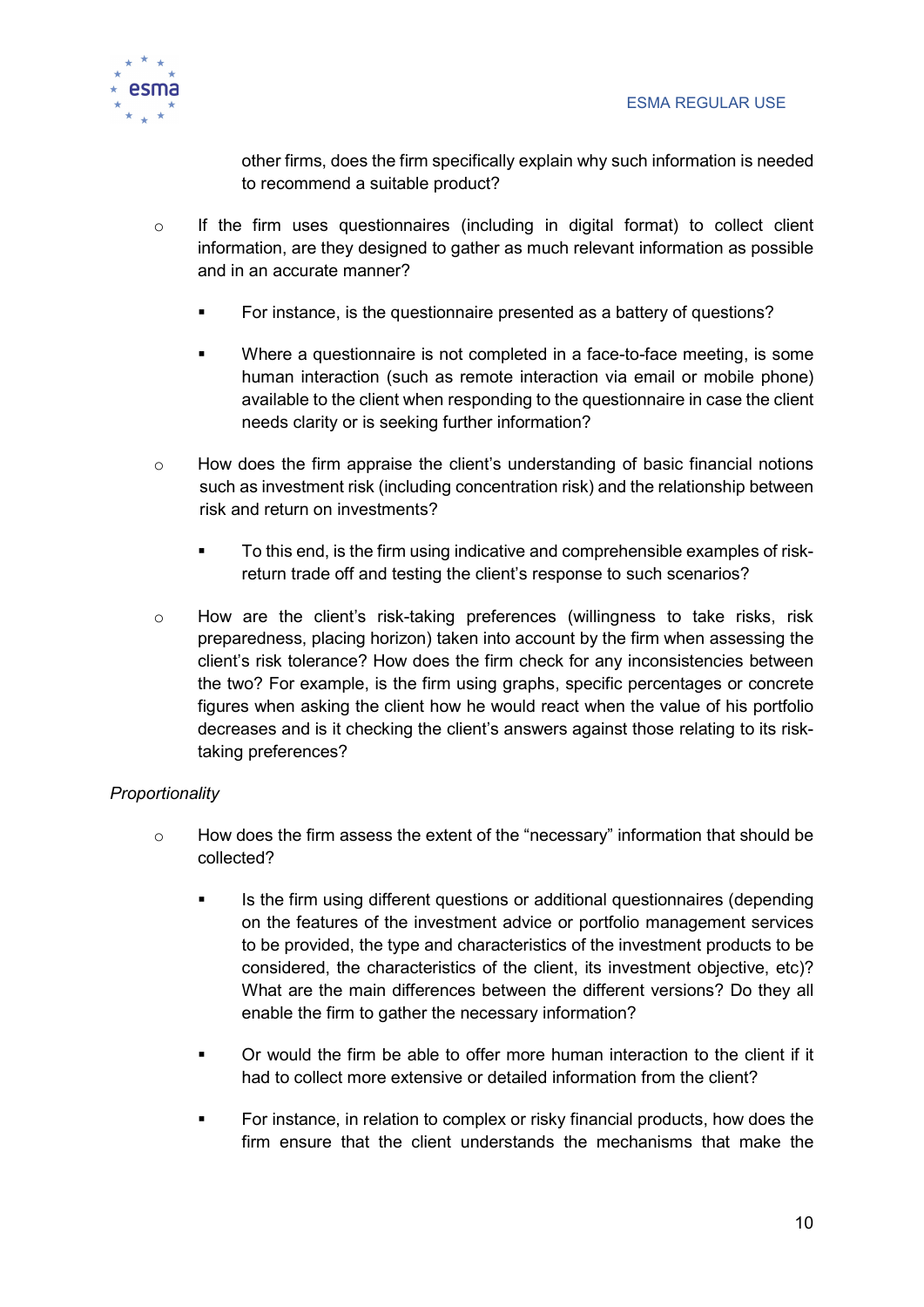

financial instrument complex or risky, whether the client has already traded in such product, for how long, etc. and gives all necessary information?

#### **Reliability**

- $\circ$  Are clients asked to make any degree of 'self-assessment' (e.g. in respect of their attitude to risk/knowledge and experience)? Is the self-assessment counterbalanced by objective criteria?
	- **EXECT** Are the tools used by the firm to collect the necessary client information designed to allow the firm to cross-check any self-assessment by the client against objective criteria (e.g. open-ended questions related to the client's understanding of risk-return trade off and diversification, the client's knowledge and experience or financial situation and the client's risk perception)? How is this carried out? For example, is it:
		- a) cross-checked with other criteria;
		- b) verified with objective data or information;
		- c) ex-ante and on a regular basis research or surveys are carried out to assess the effectivity of tools, questionnaires…?
- o What steps have been taken by the firm to address inconsistencies in the client's responses? Does the questionnaire itself contain some design features to alert clients when their responses appear inconsistent? Or does the firm carry out an ex-post review of the client's responses? If inconsistencies are identified, how does the firm resolve them?
- $\circ$  What are the firm's arrangements and procedures to make sure that, where insufficient or unclear information is collected from the client, safeguards are triggered to prevent the firm providing investment advice or portfolio management services?

#### Client information for legal entities or groups

- o Does the firm have a policy defining, on an ex ante basis, how to conduct the suitability assessment in relation to legal entities, groups of two or more natural persons and one or more natural persons represented by another natural person?
	- Does such policy define the procedure and criteria to be followed in order to comply with the MiFID II suitability requirements?
	- Does the firm inform, on an ex ante basis, its clients that are legal persons, groups of two or more natural persons or one or more natural persons represented by another natural person, who will be subject to the suitability assessment, how it will be done in practice and the possible impact it could have for the relevant client(s), in accordance with the firm's policy?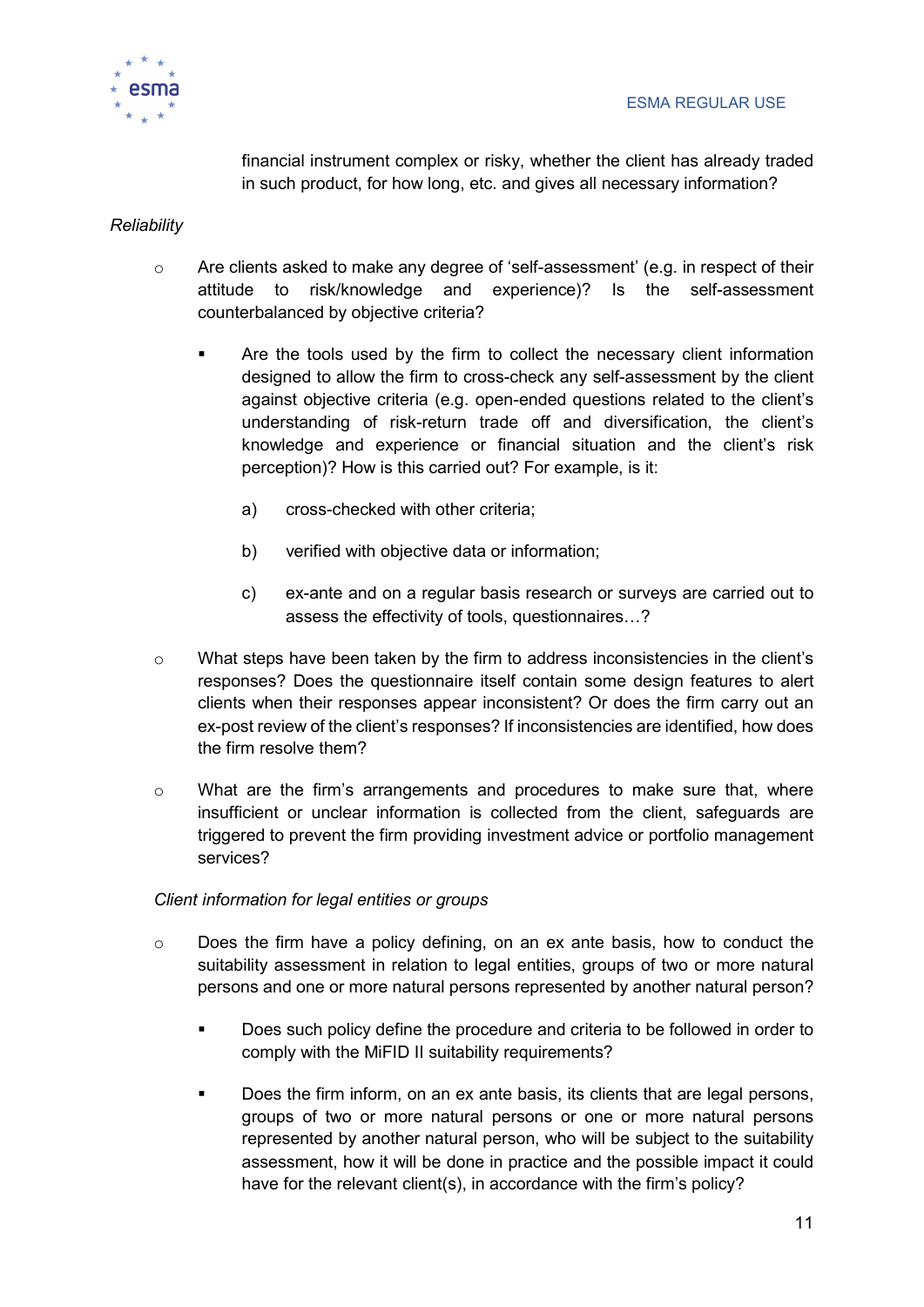

#### Updating client information

- $\circ$  What are the arrangements for keeping the client profiles updated? Are these arrangements reasonable?
	- What procedures has the firm put in place to encourage clients to update the information originally provided when significant changes occur?
	- What criteria are used to determine the frequency of review of client information (risk profile of the client, certain events such as retirement, marriage, birth of a child, etc)?
	- What arrangements and procedures has the firm set up to mitigate the risk of inducing the client to update his own profile so as to make appear as suitable a certain investment product that would otherwise be unsuitable? Is the firm informing the client when additional information results in a change of his profile? For example, does the firm adopt procedures to verify, before or after transactions are made, whether a client's profile has been updated too frequently or only after a short period from last modification?
- $\circ$  Under what circumstances might the firm amend the client profile? Does this require the agreement of the client? Has the risk of unjustified client profile changes been considered (for example, to avoid the situation where the sales force may have an interest in recommending products which do not match the client's profile); and how is it managed?
- $\circ$  What arrangements and procedures has the firm set up to inform the client when additional information provided results in a change of the client's profile?
- $\circ$  What kind of internal systems and controls are in place to ensure that the client profile reflects all relevant facts about the client? Are these systems and controls reasonable?
- o How does the firm ensure that clients update their client information periodically? Does the investment firm use multiple means to engage the client (pop up after login if robo-advice, e-mail, letter, phone, etc.)?
- $\circ$  What happens when clients do not update their client information? What actions are considered and when are such actions triggered?

## 2.4 Arrangements necessary to understand investment products

24. In accordance with Article 54(9) of the MiFID II Delegated Regulation, investment firms shall have, and be able to demonstrate, adequate policies and procedures in place to ensure that they understand the nature, features, including costs and risks of investment services and financial instruments selected for their clients and that they assess, while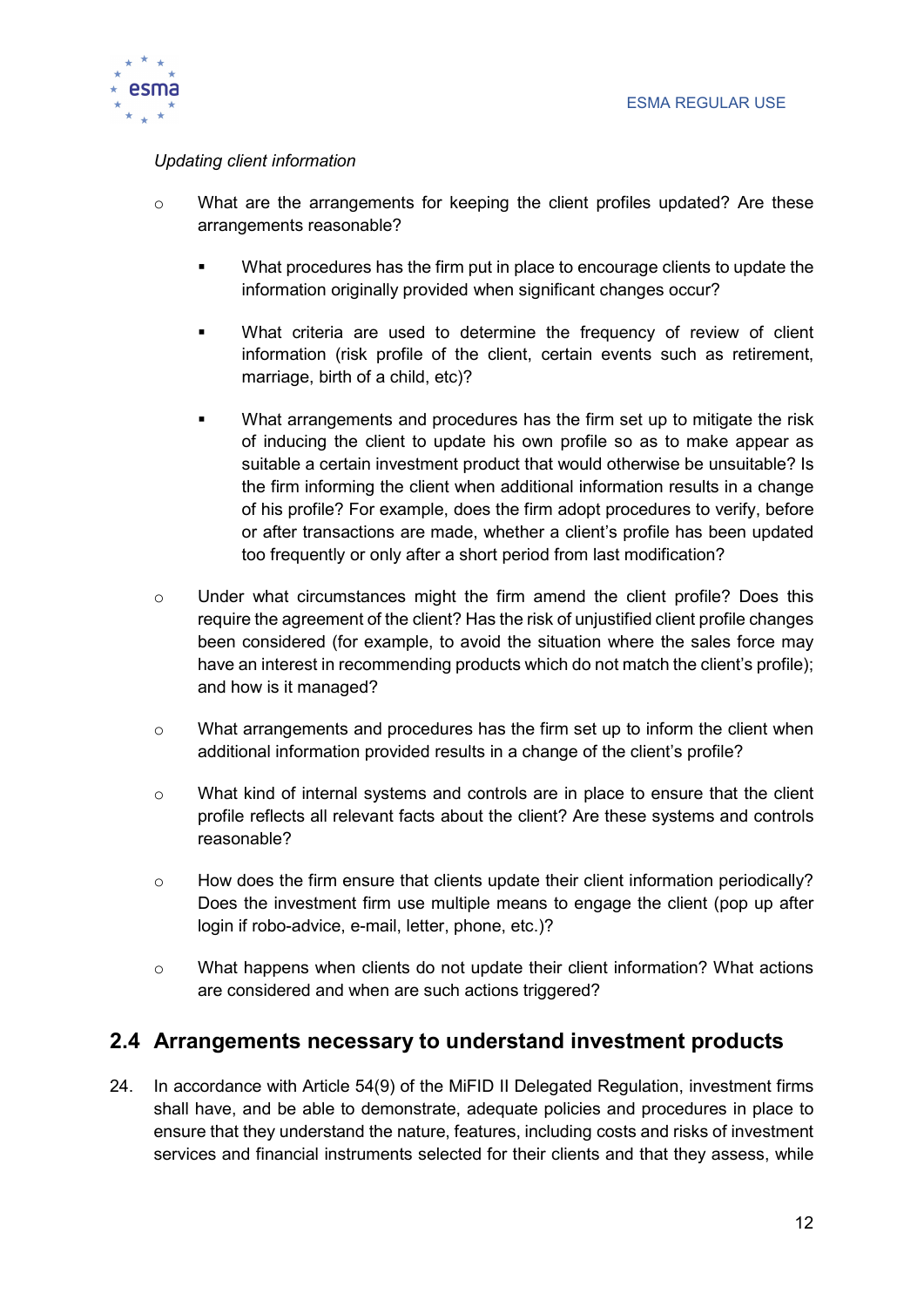

taking into account cost and complexity, whether equivalent investment services or financial instruments can meet their client's profile.

- 25. Relevant legislation: Articles 16(2) and 25(2) of MiFID II, Article 54(9) of the MiFID II Delegated Regulation.
- 26. Relevant Guideline: General Guideline 7.

#### 27. Questions

 $\overline{a}$ 

- $\circ$  Are the procedures used capable of assessing all relevant facts about the financial instrument?
	- **In particular, are features regarding complexity, possible returns, risk,** prospective financial commitment for the client and liquidity of the financial instrument considered, where relevant?
	- Has the firm taken into account the different characteristics and nature of the products considered (such as the complexity of the product) when setting up the procedures to be followed to understand the investment products?
	- Is the firm's assessment of investment products also taking into account how products could behave over the lifetime and course of the product?
	- Is the firm's assessment of investment products also taking into account how certain products could behave in certain circumstances (e.g. convertible bonds or other debt instruments subject to the Bank Recovery and Resolution Directive<sup>4</sup> which may, for example, change their nature into shares)?
	- How does the firm ensure that the liquidity risk identified is not balanced out with other risk indicators (such as credit risk, market risk)? Is the liquidity risk specifically linked to the client's willingness to hold the investment for a certain length of time?
- $\circ$  How is the firm's analysis conducted for the purposes of product governance obligations taken into account in this process?
- $\circ$  Has the firm established some general categories within different kinds of financial instruments?

<sup>4</sup> Directive 2014/59/EU of the European Parliament and of the Council of 15 May 2014 establishing a framework for the recovery and resolution of credit institutions and investment firms and amending Council Directive 82/891/EEC, and Directives 2001/24/EC, 2002/47/EC, 2004/25/EC, 2005/56/EC, 2007/36/EC, 2011/35/EU, 2012/30/EU and 2013/36/EU, and Regulations (EU) No. 1093/2010 and (EU) No. 648/2012 (OJ L 173, 12.6.2014, p. 190-348).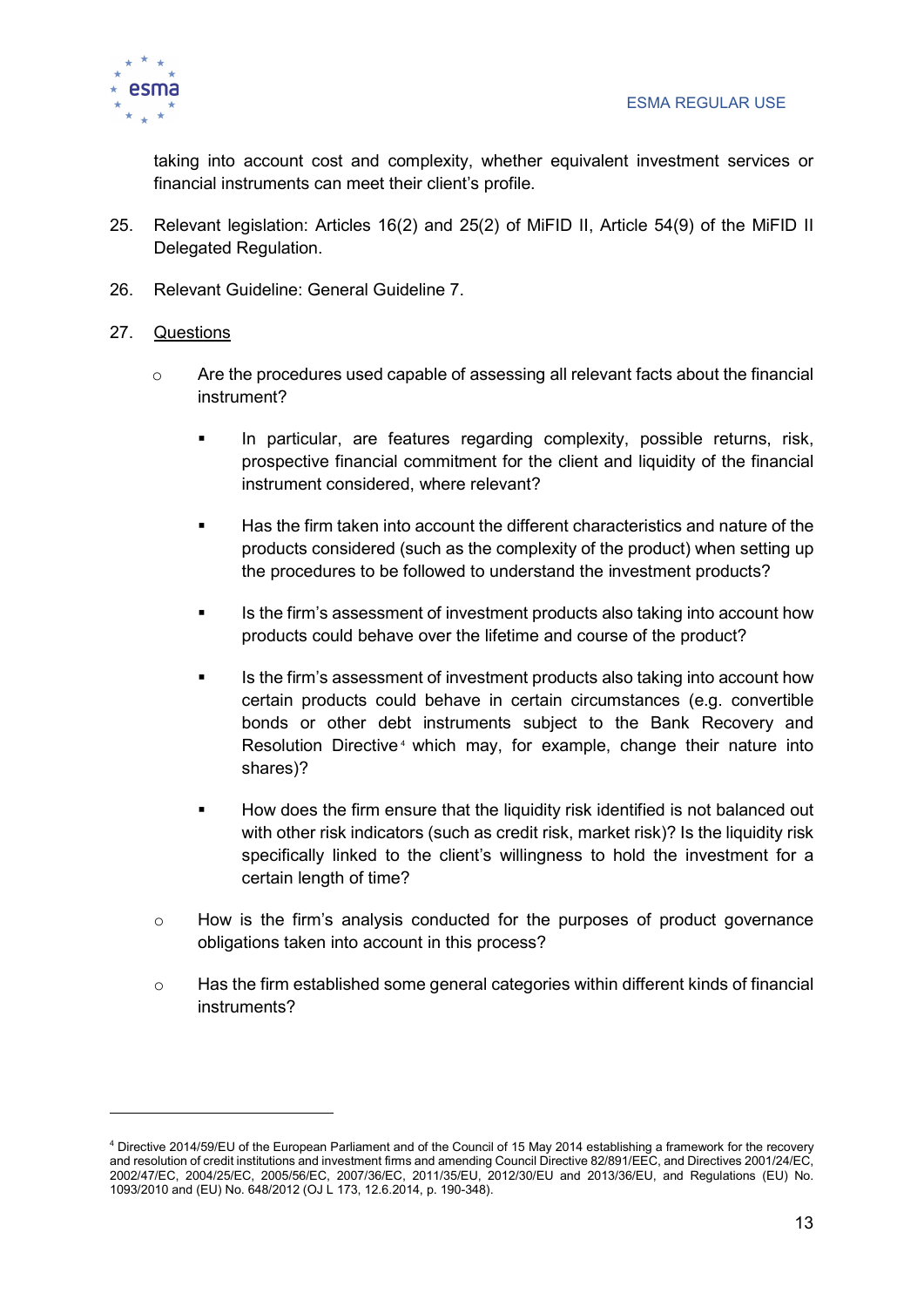

- If this is the case, how do the arrangements and procedures of the firm lead to the classification of each financial instrument within the various established categories?
- **How do the assigned categories track relevant features of the financial** instrument?
- o What degree of discretion is left to relevant staff when assessing financial instruments?
	- Is this degree of discretion reasonable? Has the risk of an unjustified assessment been considered (for example, where there is an interest to consider a given financial instrument as suitable for as many clients as possible to favour its marketing)?
- o What arrangements are used to keep the evaluation of financial instruments updated?
- o What systems and controls are in place to ensure the understanding of all relevant financial instruments? Are these systems and controls reasonable?

## 2.5 Arrangements necessary to ensure the suitability of an investment

- 28. In accordance with Article 25(2) of MiFID II, when providing investment advice or discretionary portfolio management services, firms must ensure that the specific transaction to be recommended, or entered into in the course of providing a discretionary portfolio management service, is suitable for the client in question.
- 29. Relevant legislation: Articles 16(2) and 25(2) of MiFID II, Articles 21, 54(9) and 54(11) of the MiFID II Delegated Regulation.
- 30. Other: General Guideline 8 and Q&A 6.
- 31. Questions

#### **General**

- $\circ$  What approach does the firm adopt when assessing the features of each transaction or portfolio to ensure its suitability for the client in question? Is this approach reasonable?
- $\circ$  How does the firm select suitable investments when providing advice or portfolio management services?
- $\circ$  How do arrangements and procedures ensure that relevant information about financial instruments is matched with the client's circumstances?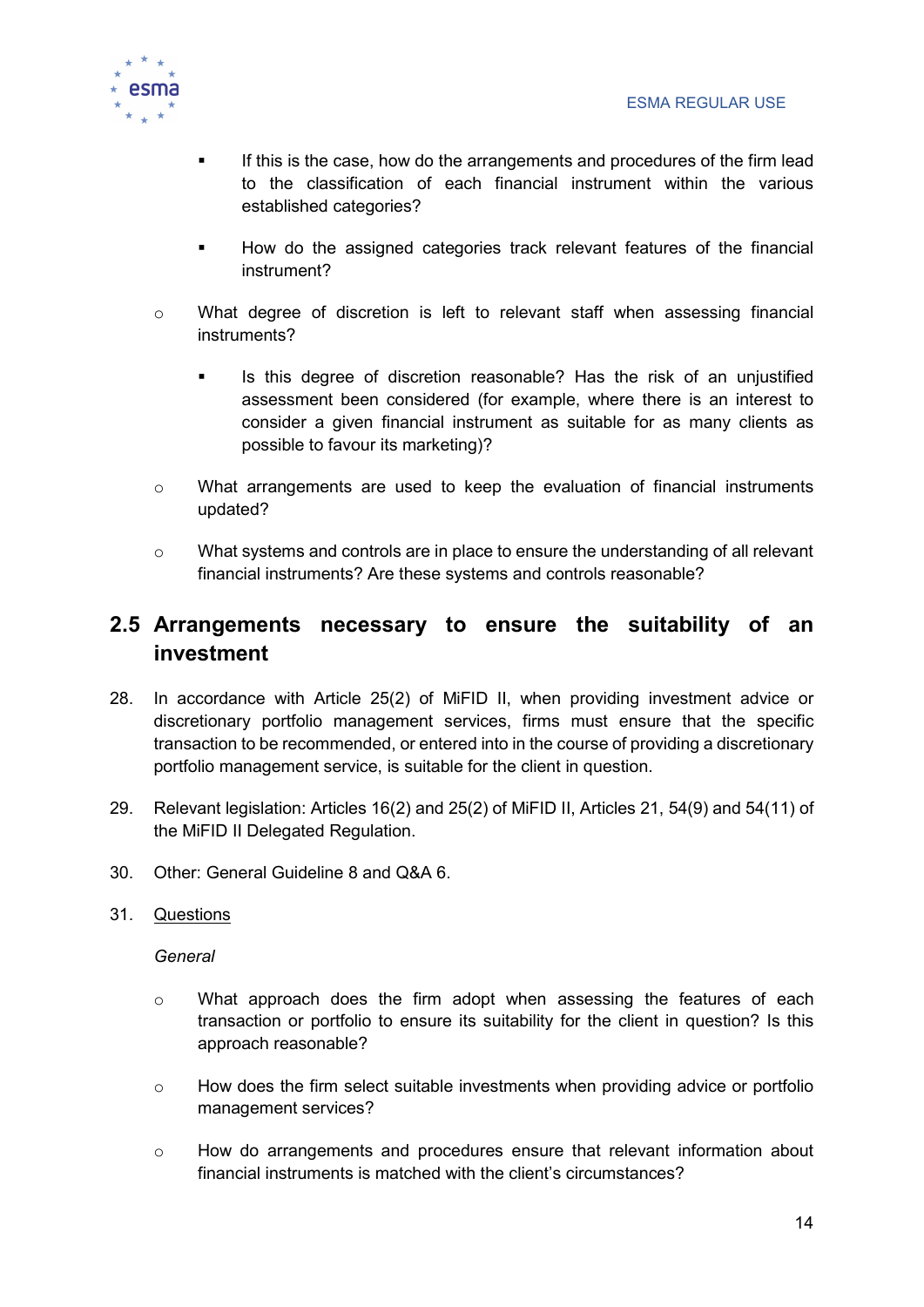

- Is the mechanism used capable of covering all relevant financial instruments and transactions that should be considered by the firm when providing advice or portfolio management services to any client?
- How are the risks of financial instruments assessed against the client profile?
- **How is the liquidity of financial instruments considered in relation to the** client's holding period?
- o What are the firm's policy and arrangements in relation to suitability assessments relating to a client's portfolio as a whole? What arrangements and procedures has the firm set up to ensure that its employees or representatives do not propose unsuitable transactions or strategies to clients?
- $\circ$  How does the firm ensure that all relevant client information is taken into consideration when establishing the suitability of an investment?
- o What are the firm's measures and procedures to ensure an appropriate degree of diversification within the client's portfolio?
	- Has the firm specifically adopted measures to ensure that concentration with regard to credit risk is effectively identified, controlled and mitigated, especially in the context of self-placement models? In particular, has the firm identified ex ante concentration thresholds? Are these thresholds differentiated depending on the specific features of the investment products considered, as well as on the clients' financial situation (including their ability to bear losses) and their investment objectives (including their risk profile)?
	- Has the firm defined procedures to identify situations where the size of a client's portfolio would be deemed too small to allow for an effective diversification in terms of credit risk? In such instances, does the firm direct those clients towards types of investments that are 'secured' or per se diversified (such as, for example, a diversified investment fund)?
- o What happens if a transaction to be recommended on a product distributed by the firm is deemed unsuitable for the client?
- $\circ$  What happens if a transaction that is proposed by a client is deemed unsuitable by the firm, but the client wishes to proceed on a non-advised basis (under MiFID's appropriateness or execution-only regimes)? How does the firm determine if allowing this is in the best interests of the client?
- o What degree of discretion is given to relevant staff when assessing suitability? Is this degree of discretion reasonable?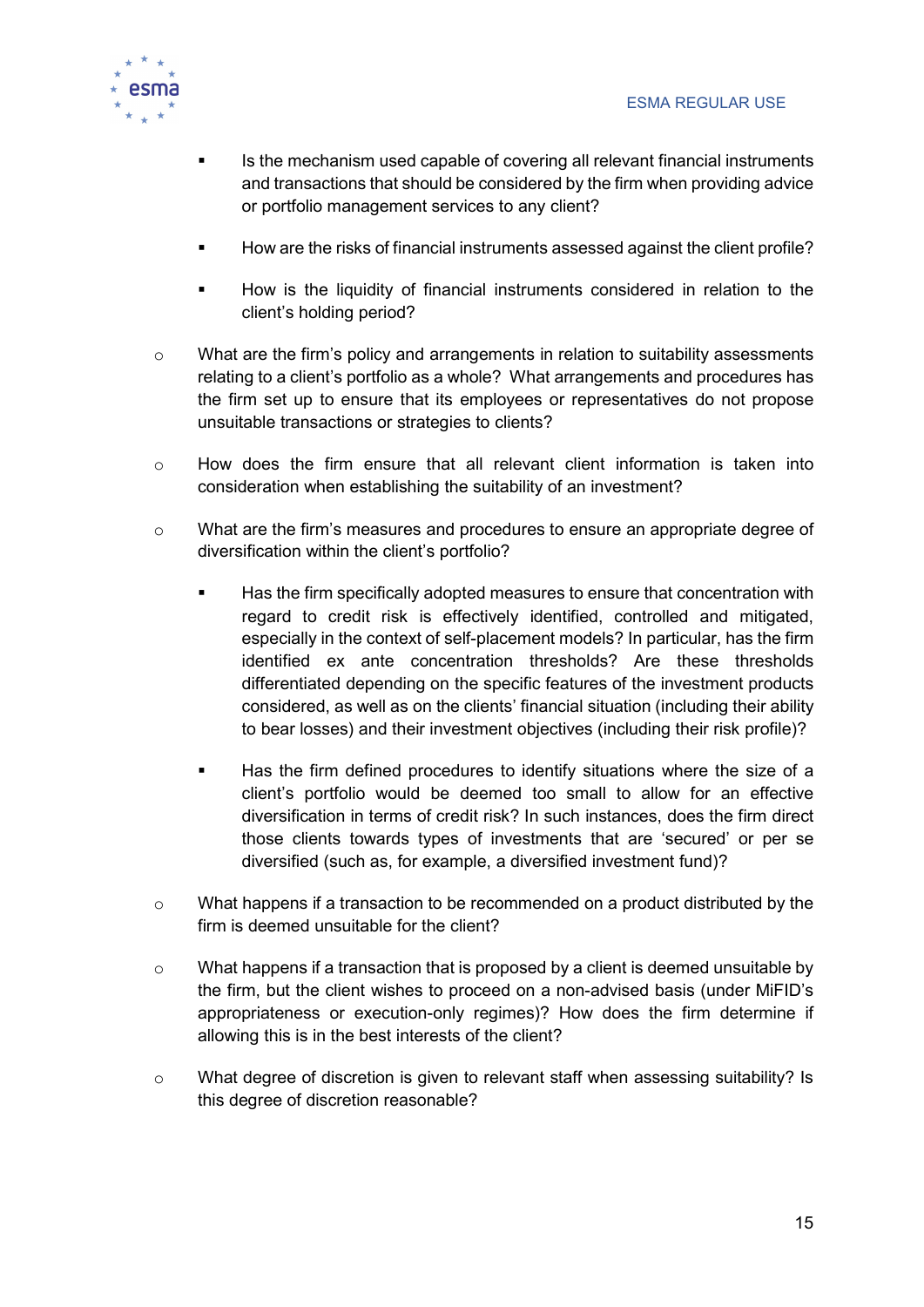

- o What kind of internal systems and controls are in place to ensure that only suitable products are recommended to a client or are considered within the portfolio management service? Do these appear reasonable?
- o What are the firm's procedures and arrangements to ensure that any automated tools used in the conduct of the suitability assessment (even if the interaction with the client does not occur through automated systems) do not hinder the consistency and reliability of such suitability assessment?
- o When providing robo-advice, how does the firm ensure that the tools used are continuously fit for purpose? Does the firm periodically assess the outcome of automated tools used?

#### Equivalent products

 $\circ$  What are the firm's policy and procedures to ensure that, before the firm decides on the investment product(s) that will be recommended or invested in the portfolio managed on behalf of the client, a thorough assessment of the possible investment alternatives is undertaken, taking into account products' costs and complexity?

#### Switching investments

o What are the firm's policy and procedures to ensure that, when the firm recommends switching an investment, an analysis of the costs and benefits of the switch is conducted and part of the suitability assessment so that the firm is reasonably able to demonstrate that the expected benefits of switching are greater than the costs?

## 2.6 Suitability report

- 32. In accordance with Article 25(6) of MiFID II, when providing investment advice, firms shall, before the transaction is made, provide retail clients with a statement on suitability (the suitability report) in a durable medium specifying the advice given and how that advice meets the preferences, objectives and other characteristics of the retail client. In addition, where a firm provides portfolio management services or has informed its retail clients that it will carry out a periodic assessment of suitability, the periodic report shall contain an updated statement of how the investment meets the clients' preferences, objectives and other characteristics.
- 33. Relevant legislation: Article 25(6) of MiFID II, Article 54(12) and (13) of the MiFID II Delegated Regulation.
- 34. Other: Q&As 1 to 5 and 9.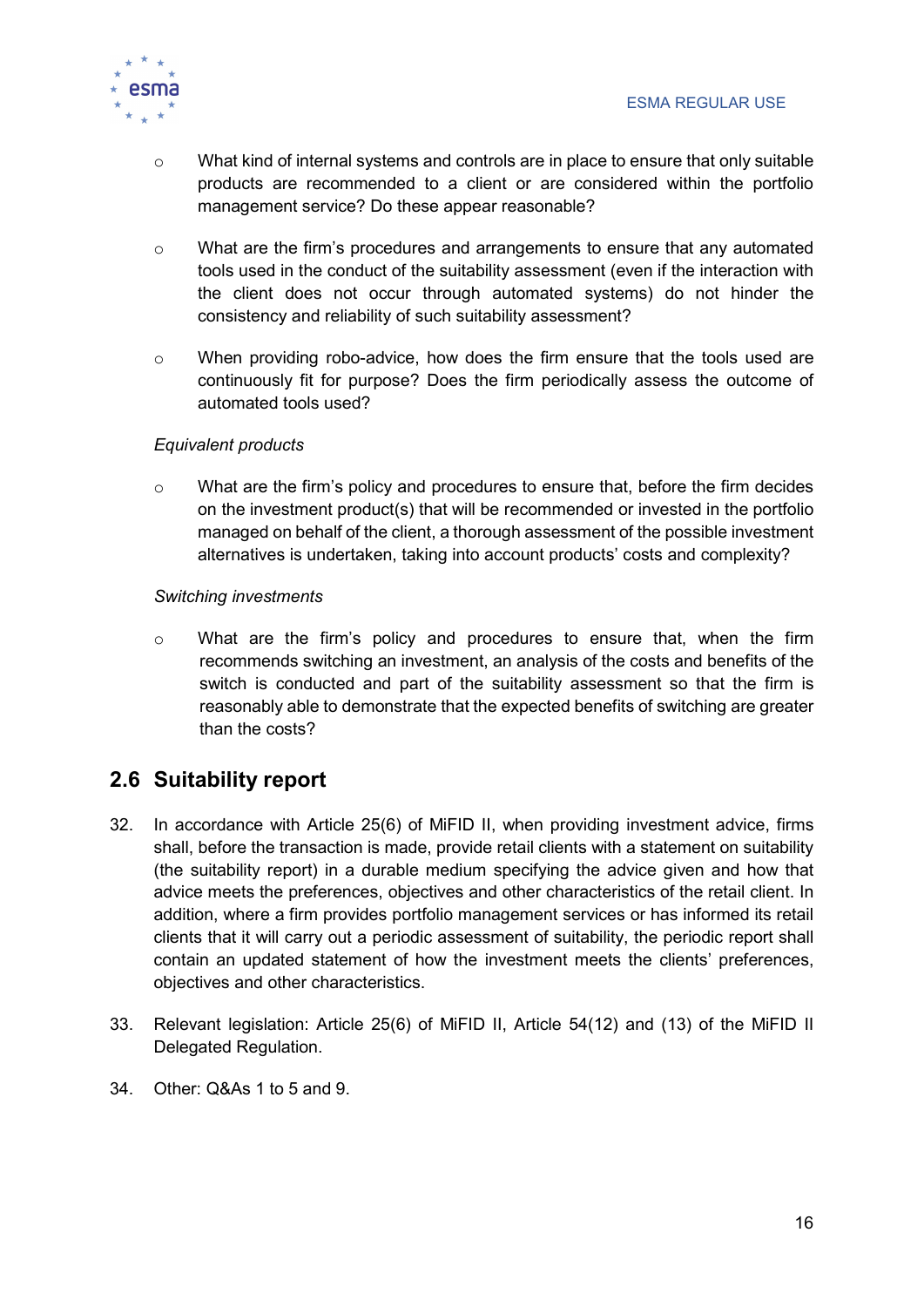

#### 35. Questions

- $\circ$  What arrangements and procedures has the firm set up to ensure that a suitability report is sent with respect to all recommendations (whether it is, for example, a recommendation to buy, hold or sell an instrument, or not to do so) and is not limited to recommendations to buy financial instruments?
- $\circ$  When and how is the suitability report provided to the client? How is the firm complying with its obligation to provide such report before any transaction is made and in a durable medium?
	- If the suitability report is made available to the client on the firm's website (and the client receives a notification of the availability of such report), how can the client access the report, is the client able to store the report, and for how long?
- $\circ$  What arrangements and procedures has the firm set up to ensure that the suitability report contains all required information (such as an outline of the advice given and how the recommendation provided is suitable for the retail client, including how it meets the client's objectives and personal circumstances with reference to the investment term required, client's knowledge and experience and client's attitude to risk and capacity for loss)?
- o Does the suitability report draw client's attention to and include information on whether the recommended investments are likely to require the retail client to seek a periodic review of such investments?
- $\circ$  Where the suitability report cannot be provided to the client before the transaction is made, what arrangements and procedures has the firm set up to ensure that the suitability report is provided immediately after the client is bound by any agreement and that the conditions of paragraph 3 of Article 25(6) of MiFID II are complied with?
- $\circ$  Where the firm provides portfolio management services or has informed the client that a periodic assessment of suitability will be carried out, what arrangements and procedures has the firm set up to ensure that periodic reports with information on how the investment meets the client's preferences, objectives and other characteristics are provided?
	- When providing portfolio management to retail clients, is the firm providing the relevant periodic information on how the investment meets the client's preferences, objectives and other characteristics as part of the periodic report provided under Article 60 of the MiFID II Delegated Regulation and in accordance with the minimum frequency set out in such article? When a new report is issued, is the periodic information updated on the basis of the assessment of the client's portfolio as a whole?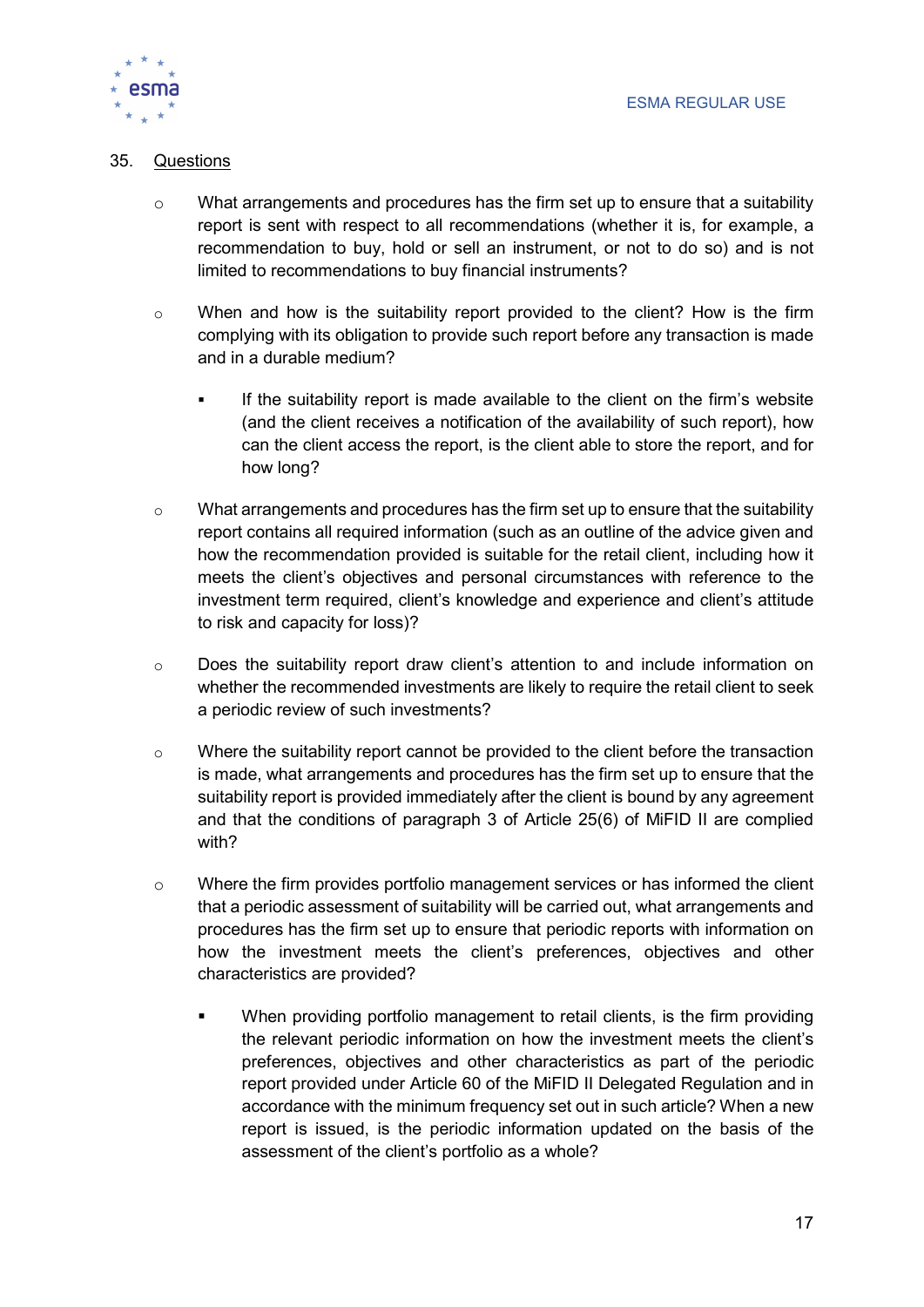

**Where the firm has informed the client that a periodic statement of suitability** will be carried out, at what frequency is the firm providing the periodic suitability information required under sub-paragraph 4 of Article 25(6) of MiFID II? How does the firm assess the frequency of the periodic suitability statements that should be provided to a client depending on the risk profile of such client and the type of financial instruments recommended?

## 2.7 Qualifications of firm staff

- 36. In accordance with General Guideline 11, firms are expected to ensure that staff involved in material aspects of the suitability process have an adequate level of skills, knowledge and expertise.
- 37. Relevant legislation: Articles 16(2), 21, 25(1) and 25(9) of MiFID II, Article 21(1)(d) of MiFID II Delegated Regulation.
- 38. Relevant Guideline: General Guideline 11.
- 39. Questions
	- $\circ$  In the case of customer-facing staff providing 'non-advised' services, how are they trained on the risk of inadvertently i) giving a personal recommendation on a given financial instrument or ii) giving the client the impression (or let the client think) that a personal recommendation was given?
	- $\circ$  How are relevant staff trained on the suitability assessment? How does the firm ensure that all staff involved in material aspects of the suitability process have an adequate level of skills, knowledge and expertise?
		- How are relevant staff trained on the way to obtain relevant information from the client?
		- **How are relevant staff trained on the importance of the collection of** information from the client for the suitability assessment?
		- Do relevant staff understand the role they play in the suitability assessment process and do they possess the skills, knowledge and expertise necessary, including sufficient knowledge of the relevant regulatory requirements and procedures, to discharge their responsibilities?
		- Do relevant staff have the skills necessary to be able to assess the needs and objectives of the client?
		- With respect to staff that do not directly face clients but are involved in the suitability assessment in other ways (such as setting up the questionnaires, defining algorithms governing the assessment of suitability, working on the automated tools used in the suitability assessment or the provision of robo-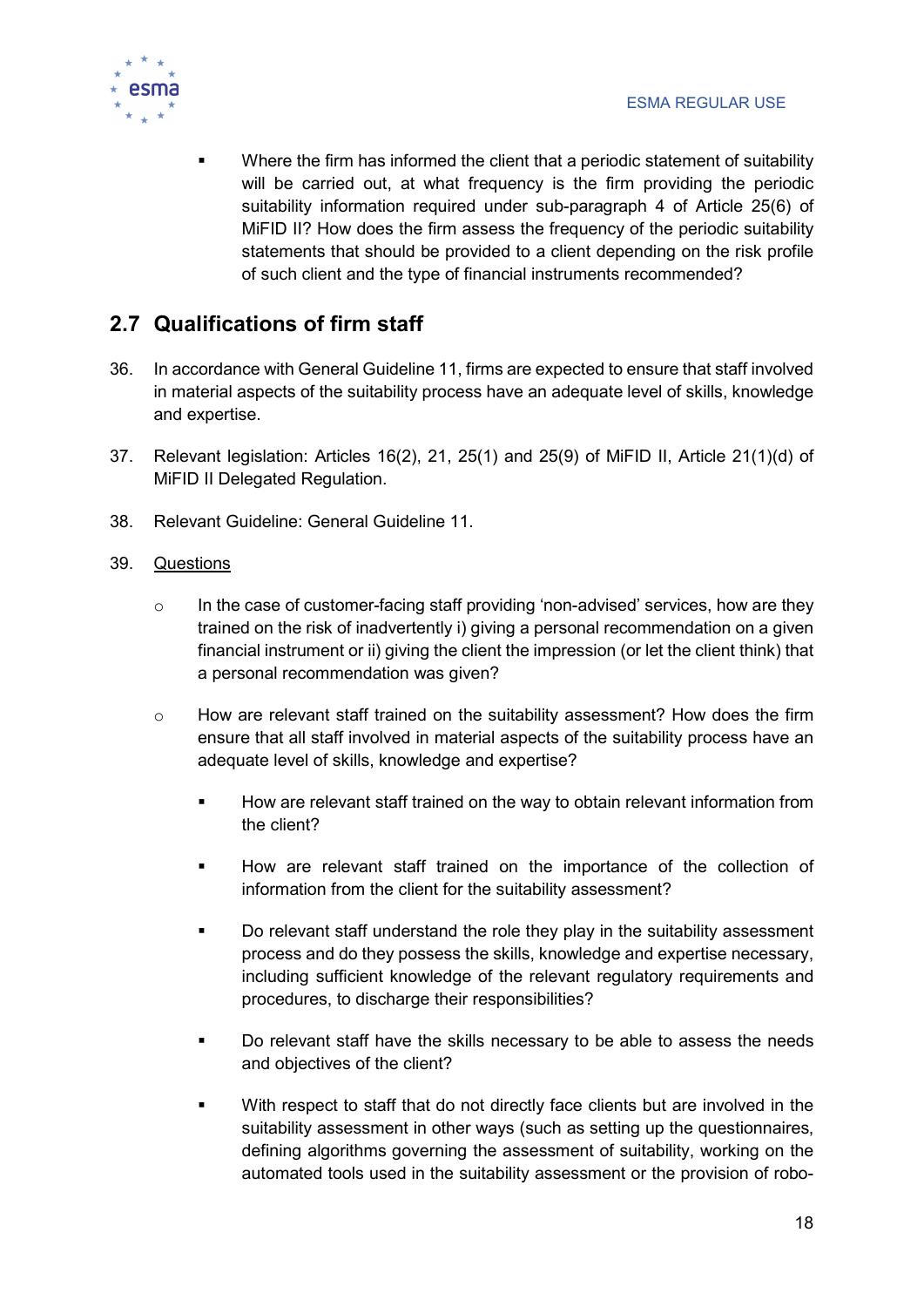

advice…), what are the firm's procedures and arrangements to train them and to review their training to ensure that they have the necessary skills, knowledge and expertise?

o What are the firm's procedures and arrangements to review its staff training and to ensure that staff involved in material aspects of the suitability process maintain an adequate level of skill, knowledge and expertise to fulfil their obligations in accordance with the relevant suitability requirements applicable to the firm?

## 2.8 Record-keeping

- 40. In accordance with General Guideline12, firms should maintain adequate record-keeping arrangements in relation to all material aspects of the suitability process, including information to and from client, information on recommendations made to the client and investment (or disinvestment) decisions taken on behalf of the client, as well as related suitability reports.
- 41. Relevant legislation: Articles 16(2), 25(5) and 25(6) of MiFID II, Articles 72, 73, 74 and 75 of the MiFID II Delegated Regulation.
- 42. Other: General Guideline 12 and Q&A 8.
- 43. Questions
	- o Has the firm established adequate record keeping arrangements in relation to all material aspects of the suitability process, including:
		- the collection of information from the client (including how that information is used and interpreted to define the client's risk profile);
		- **EXED** information provided to the client in relation to the suitability assessment;
		- information on the investments considered as part of the suitability assessment;
		- why any investment or disinvestment was made and/or what investment advice was given (even when the advice did not result in an actual investment/disinvestment);
		- **the suitability report provided to the client?**
	- $\circ$  Is the firm keeping records of any changes made to the client's investment profile and types of financial instruments that fit that profile (including the reasons for such changes)?